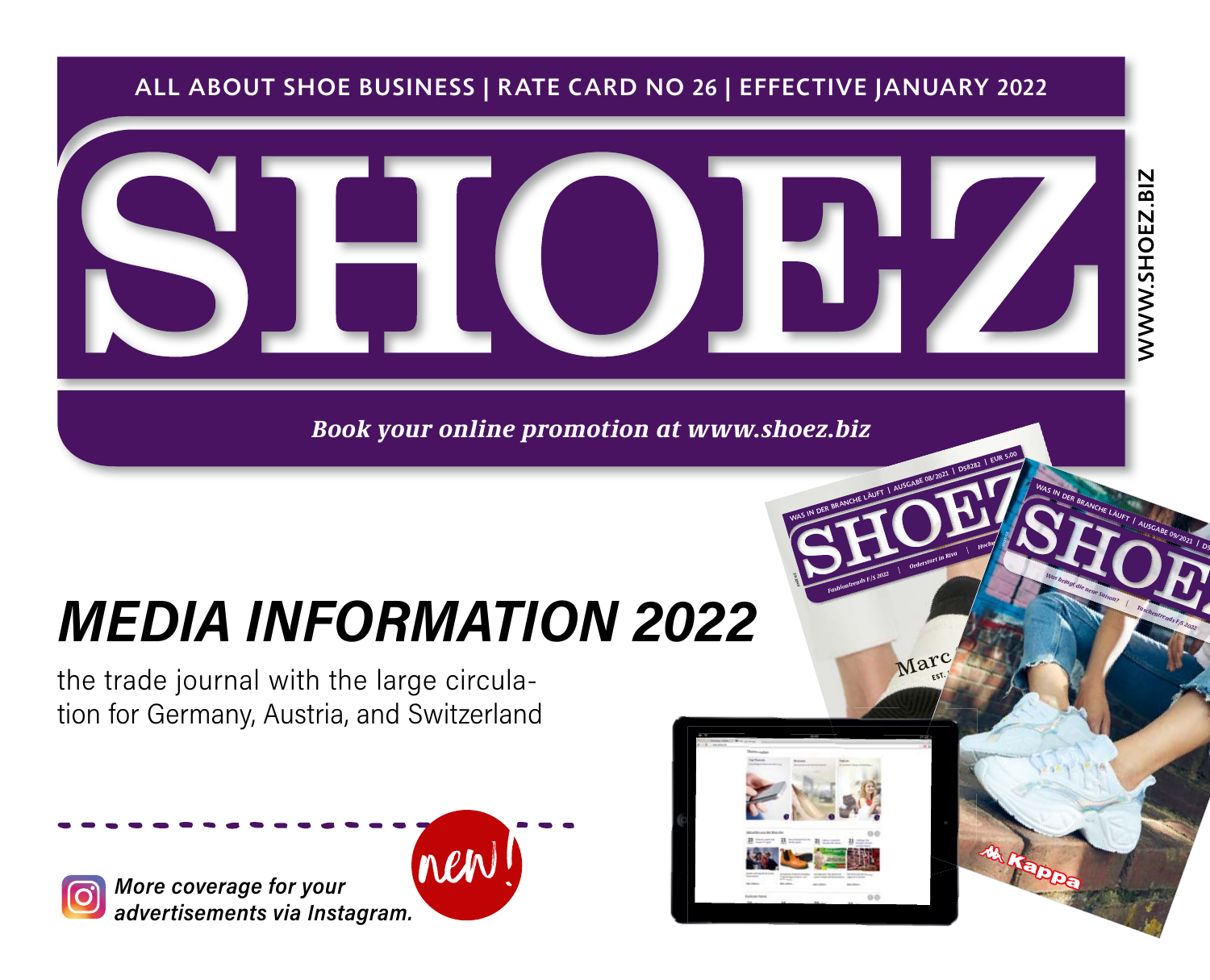

## **2022 Media information**

## **Published by**

Profashional Media GmbH Adress: Im Westpark 15 D-35435 Wettenberg Tel: +49 (0) 641 795 08-0 Fax: +49 (0) 641 795 08-15

#### **Editors**

**Nadine L'Allemand:**  Tel: +49 (0) 641 795 08-12 E-Mail: nl@shoez.biz

**Georg Kamnakis:**  Tel: +49 (0) 641 795 08-13 E-Mail: gk@shoez.biz

**Manfred Willsch:**  Tel: +49 (0) 641 795 08-11 E-Mail: mw@shoez.biz

**Circulation** 11,582 copies

# **Frequency**

Monthly

**Issue 26, valid from January 2022**

# **Terms of Payment**

Agency commission 15 %. Net within 14 days of invoice date

#### **Technical requirements**

**Printing process:** Sheet-fed offset

**Data supplied by CD-ROM or:** E-Mail: shoez@sumnergroh.com

**By Upload:** FTP server: ftp://shoez.sumnergroh.com – on request.

Please, send always a printout or proof of the ad along with your CD-ROM or your electronic transmission. No guarantee for 100 % colour correctness without proof.

#### **Printing material:**

Deliver to sumner groh + compagnie Kommunikationsgesellschaft mbH & Co. KG Aulweg 41 b D-35392 Gießen Telefon: +49 (0) 641 49550-11 E-Mail: shoez@sumnergroh.com



**Profashional Media GmbH** is as well publishing the following trade journal:

**PRO-LEDER –** the fresh trade journal for the German speaking business people interested in leather, with a central European focus.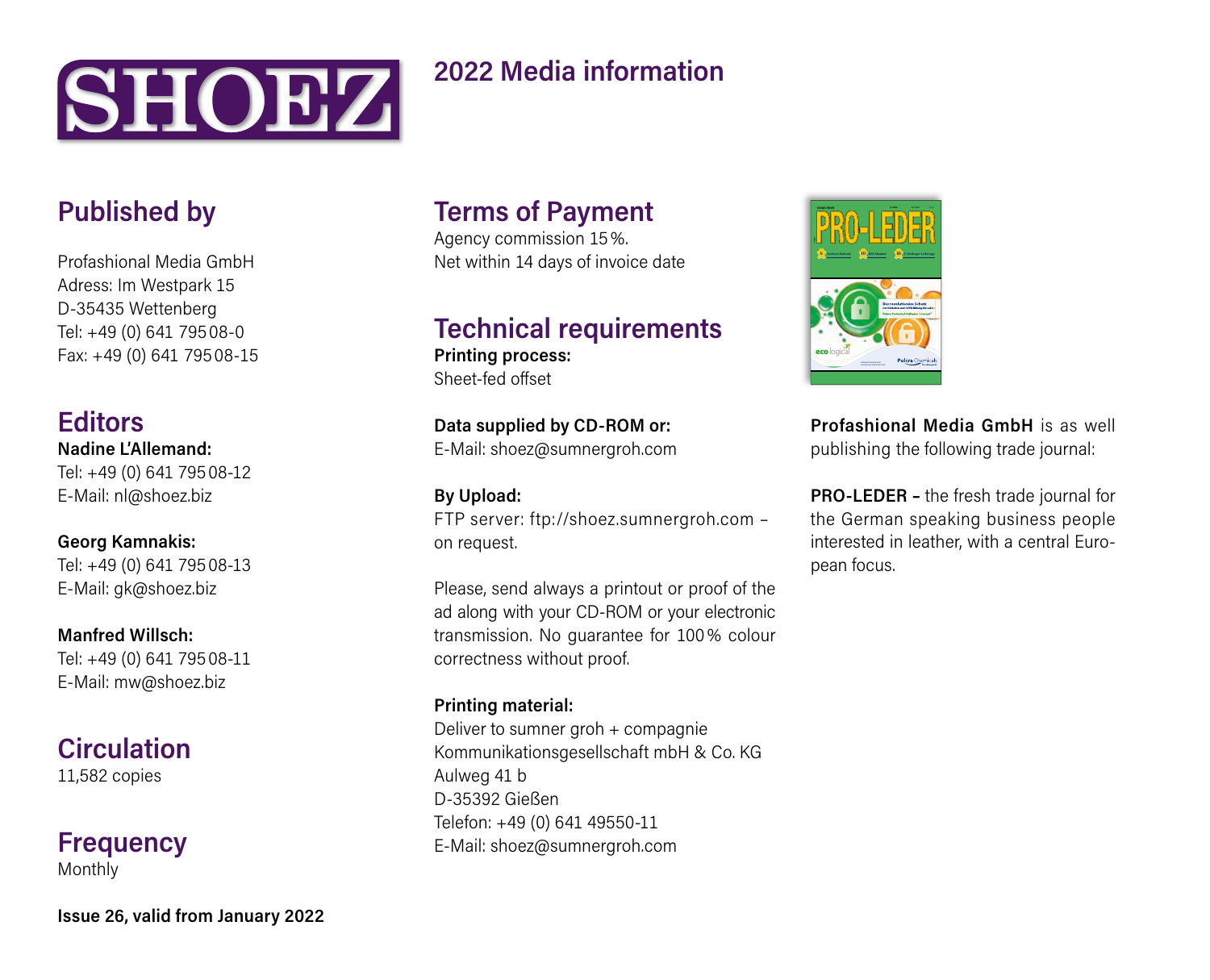## **2022 Editorial Features**

| <b>Issue</b> |                                  | <b>Specials</b>                                                                                                                                                 | <b>Previews/Trade fairs</b>                                                                                                                                                                                                         |
|--------------|----------------------------------|-----------------------------------------------------------------------------------------------------------------------------------------------------------------|-------------------------------------------------------------------------------------------------------------------------------------------------------------------------------------------------------------------------------------|
|              | PD: 21.01.2022<br>AD: 10.01.2022 | - Sneaker & Sports Fashion<br>- Slippers for Home<br>- Shoes for Children<br>- Retail Technology                                                                | - Fashn, Düsseldorf (29. - 31.1.2022)<br>- ANWR Order Winter 1, Mainhausen (8. - 10.2.2022)                                                                                                                                         |
|              | PD: 15.02.2022<br>AD: 02.02.2022 | - Shoe Fashion for Autumn/Winter 2022/2023<br>- Lady Shoes - Men Shoes - Children Shoes<br>- Comfort Shoes<br>- Shoe Technology, Leather Synthetics, Components | - Lineapelle, Milan (22. - 24.2.2022)<br>- Sabu-Messe, Heilbronn (25. - 26.2.2022)<br>- Innatex, Hofheim / Taunus (25. - 27.2.2022)                                                                                                 |
|              | PD: 01.03.2022<br>AD: 17.02.2022 | - Shoe Fashion for Autumn/Winter 2022/2023<br>- Leathergoods<br>- Technologies for Retailers                                                                    | - Shoes, Düsseldorf (6. - 8.3.2022)<br>- ILM, Offenbach (5. - 7.3.2022)<br>- Micam/Mipel, Milan (13. - 15.3.2022)<br>- ANWR Order Winter 2 (15. - 17.3.2022)<br>- Essenz, Munich (27. - 29.3.2022)                                  |
|              | PD: 30.03.2022<br>AD: 16.03.2022 | - Men Shoes<br>- Socks, Stockings, Shoe Care                                                                                                                    | - Performance Days, Munich (27. - 28.4.2022)                                                                                                                                                                                        |
| 5            | PD: 04.05.2022<br>AD: 20.04.2022 | - Functional Footwear<br>- Wellness and Comfort Shoes<br>- Shoes in very small and very large Sizes<br>- Retail Design, Shop Fitting, Visual Merchandising      | - OT World, Leipzig (10. - 13.5.2022)<br>- EuroCIS, Düsseldorf (31. - 2.6.2021)                                                                                                                                                     |
|              | PD: 01.06.2022<br>AD: 18.05.2022 | - Sports and Outdoor Shoes<br>- Shoes "Made in Europe"                                                                                                          | - Expo Riva Schuh (11. - 14.6.2022)<br>- OutDoor by Ispo, Munich (12. - 14.6.2022)<br>- Texprocess, Frankfurt (21. - 24.6.2022)<br>- Techtextil, Frankfurt (21. - 24.6.2022)<br>- Frankfurt Fashion Week, Frankfurt (4. - 8.7.2022) |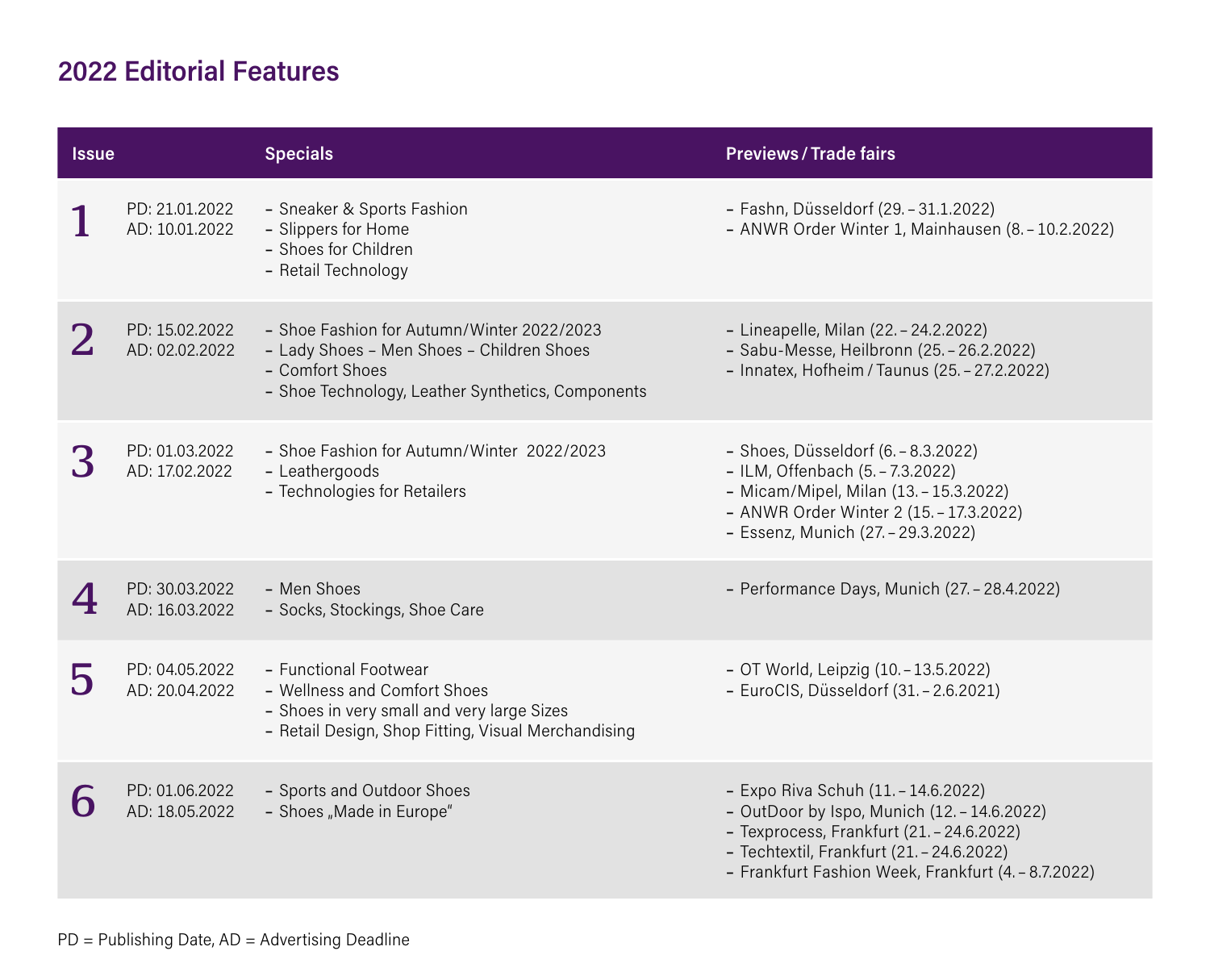## **2022 Editorial Features**

| <b>Issue</b> |                                  | <b>Specials</b>                                                                                                                      | <b>Previews / Trade fairs</b>                                                                                                                                                                                 |
|--------------|----------------------------------|--------------------------------------------------------------------------------------------------------------------------------------|---------------------------------------------------------------------------------------------------------------------------------------------------------------------------------------------------------------|
|              | PD: 07.07.2022<br>AD: 22.06.2022 | - Fashion trends from Riva del Garda<br>- Young Fashion and Children Shoes<br>- Internet Portals for Shoes                           | - Fashn, Düsseldorf (23. - 25.7.2022)                                                                                                                                                                         |
|              | PD: 27.07.2022<br>AD: 13.07.2022 | - Shoe Fashion Spring/Summer 2023 - Lady Shoes, Men<br>Shoes, Children Shoes<br>- Comfort Shoes                                      | - ANWR Order First, Mainhausen (2. - 3.8.2022)<br>- Sabu-Messe, Heilbronn (19. - 20.8.2022)                                                                                                                   |
|              | PD: 24.08.2022<br>AD: 10.08.2022 | - Shoe Fashion Spring/Summer 2023 - Lady Shoes, Men<br>Shoes, Children Shoes<br>- Leathergoods<br>- Shoe Technology and Shoe Repair  | - Shoes, Düsseldorf (28. - 30.8.2022)<br>- ILM, Offenbach (3. - 5.9.2022)<br>- Micam & Mipel, Milan (18. - 21.9.2022)<br>- Lineapelle, Milan (21. - 23.9.2022)<br>- Simac Tanning Tech, Milan (21. - 23.2022) |
|              | PD: 28.09.2022<br>AD: 14.09.2022 | - Safety Shoes and other special Shoes for Hospitals,<br>Computer, Industries etc. Orthopedic Shoes<br>- Shoe Care, Socks, Stockings | - ANWR Fashion Days & Now, Mainhausen (5.10.2022)<br>- OST Orhopädie Schuhtechnik, Cologne (14. - 15.10.2022)<br>- Arbeitsschutz Aktuell, Stuttgart (18. - 20.10.2022)                                        |
|              | PD: 26.10.2022<br>AD: 12.10.2022 | - Digitalisation and Technologies for Shoe Retailers<br>- Shop Design<br>- Logistics and Transport                                   |                                                                                                                                                                                                               |
|              | PD: 30.11.2022<br>AD: 16.11.2022 | - Sustainability - social and ecological responsible<br>Production<br>- Trade Fairs for Shoe Retailers in 2023                       | - Expo Riva Schuh, Riva (January 2022)<br>- Frankfurt Fashion Week (January 2022)                                                                                                                             |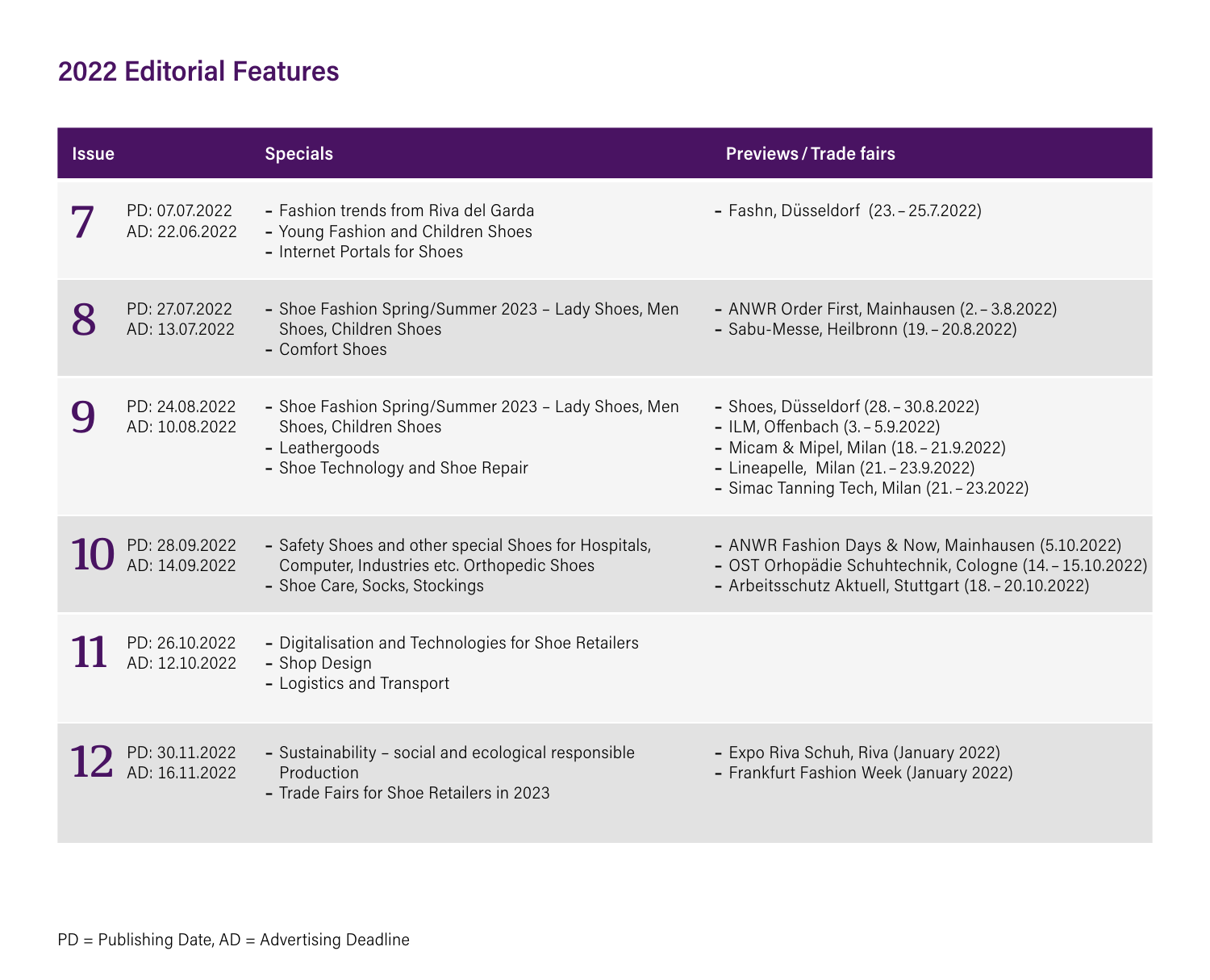## **2022 Rates and Dimensions**

| Format                                  | <b>Bleed</b>                 | <b>Type area</b>                 | 4 colour    | <b>Black &amp; White</b> |
|-----------------------------------------|------------------------------|----------------------------------|-------------|--------------------------|
| $1/1$ Page                              | 210 x 297 mm                 | 188 x 279 mm                     | € $5.195 -$ | € 4.195,-                |
| 2/3 Page portrait<br>2/3 Page landscape | 140 x 297 mm<br>210 x 198 mm | 124 x 279 mm<br>188 x 186 mm     | € 3.890,-   | € 2.790, $-$             |
| 1/2 Page portrait<br>1/2 Page landscape | 105 x 297 mm<br>210 x 148 mm | 90 x 279 mm<br>188 x 136 mm      | € 3.199,-   | € 2.199, -               |
| 1/3 Page portrait<br>1/3 Page landscape | 70 x 297 mm<br>210 x 100 mm  | 60 x 279 mm<br>188 x 89 mm       | € 2.440,-   | € 1.530, $-$             |
| 1/4 Page portrait<br>1/4 Page landscape |                              | 90 x 136 mm<br>188 x 69 mm       | € 1.749,-   | € 1.099,-                |
| 1/6 Page portrait<br>1/6 Page landscape |                              | 90 x 90 mm<br>188 x 43 mm        | € 1.269,-   | € 799,-                  |
| 1/8 Page portrait<br>1/8 Page landscape |                              | $90 \times 66$ mm<br>188 x 30 mm | € 949,–     | € 599,-                  |
| 1/9 Page portrait                       |                              | $60 \times 89$ mm                | € 789,–     | € 499,-                  |
| 1/16 Page landscape                     |                              | 90 x 30 mm                       | € 480,-     | € 299,-                  |

All rates in EURO

## **Dimensions**

**Trim size:**  210 x 297 mm + 3 mm bleed

**Type Area:**  188 x 279 mm

**Material Required:** High resolution PDF minimum 300 dpi.



#### **Instagram – a wider coverage for your advertisement**

More and more companies are going with their ads on Instagram. Thanks to the popularity of this online platform, Instagram has many active users. Many of them are perceiving Instagram ads more actively compared to traditional advertisements.

SHOEZ has been working during the last 4 years intensively on their Instagram presence shoez\_magazine. In the meantime SHOEZ has more than 4,150 subscribers (28.09.2021).

We are opening now our Instagramplatform for our advertising customers. For a small surcharge you can go with your ad additionally on our Instagram page shoez\_magazine. This offer is valid for your image ads, as well for classifieds. Besides, you may book a story on Instagram, which will be online for 24 hours four times during one month.

- **·** Price per post: Euro 199,–
- **·** Price per story: Euro 199,– (4 x for 24 hours)
- **·** Combi-price for one post plus one story: Euro 299,-

For these rates your ad and/or your story will be posted on Instagram/shoez\_magazine. You may supply us with the hashtags of your choice. Otherwise we will take care about them to give your ad a good exposure. Besides you may have a link to your webpage. Your posts and stories on shoez\_magazine will be marked as "sponsored".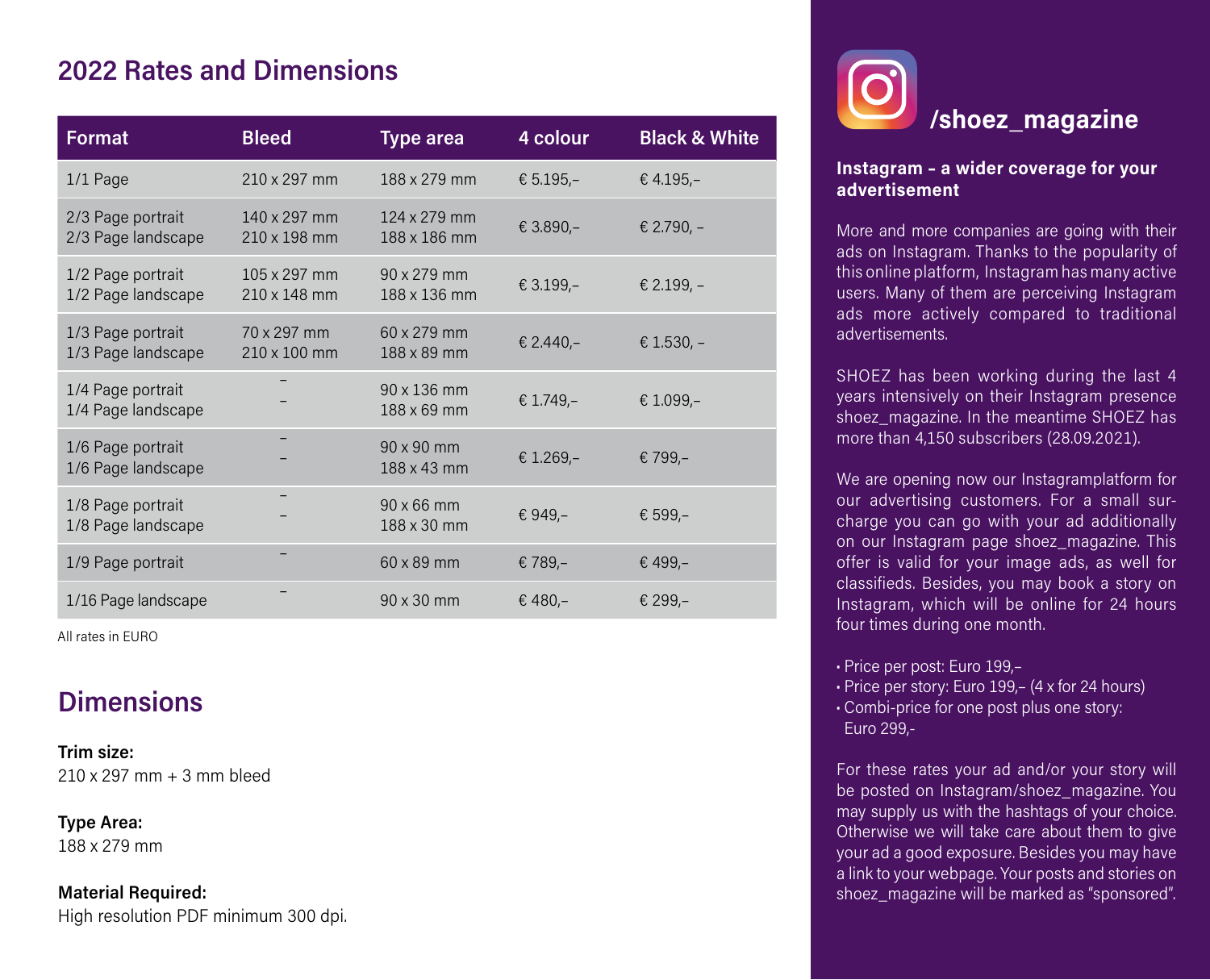## **Distribution and Circulation**

## **Recipients' Profile**

**Total Circulation:**  11,582

#### **Retail:** 9,942

Independents: 5,830 Multiple Outlets: 2,624 Head Offices: 287 Other specialised Trade: 870 Department Stores: 138 Mail Order: 166 Buying Groups: 27

**Suppliers:** 1,149

Shoe Industry**:** 516 Agents / Reps: 477 Other Suppliers: 156

**All Others:** 491

## **2022 Additional Opportunities**

# **Special Positions:**

**Inside Front Cover, Outside Back Cover:** 5,595.00

**Black & White:** 4,595.00

**Front Cover:** 5,995.00

| <b>Frequency Scale</b> | <b>Quantity Scale</b> |
|------------------------|-----------------------|
| $3$ inserts = $3\%$    | $3$ pages = $5%$      |
| 4 inserts $= 5\%$      | 4 pages = $8\%$       |
| 5 inserts $= 7\%$      | $5$ pages = $10\%$    |
| 6 inserts = $10\%$     | 6 pages = $15%$       |
| $8$ inserts = $15\%$   | 8 pages = $20%$       |

#### **Discounts:**

(If purchased within 12 month period)

#### **Loose Inserts\***

Max. Size: 205 mm x 285 mm. Up to 25g: Euro 230.00 per 000 Up to 50g: Euro 305.00 per 000

The total number, weight and supply date for inserts available on request. Advance sample required.

# **Bound ins:**

- 4 pages Euro 410.00 per 000
- 8 pages Euro 590.00 per 000
- 12 pages Euro 780.00 per 000

# **Classified:**

**Situations vacant, wanted, for sale:** Euro 2.35 per mm

**Situations wanted, agents available, personal:** Euro 1.60 per mm

**Box fee\*:** Euro 15

#### **Postal fees\***:

There will be an additional cost for postage on inserts prices, available on request

*\*Insert, colours and additional technical costs are not subject to discounts.*

#### **Terms & Conditions:**

You can find our general Terms & Conditions online: www.shoez.biz/allgemeine-geschaeftsbedingungen/